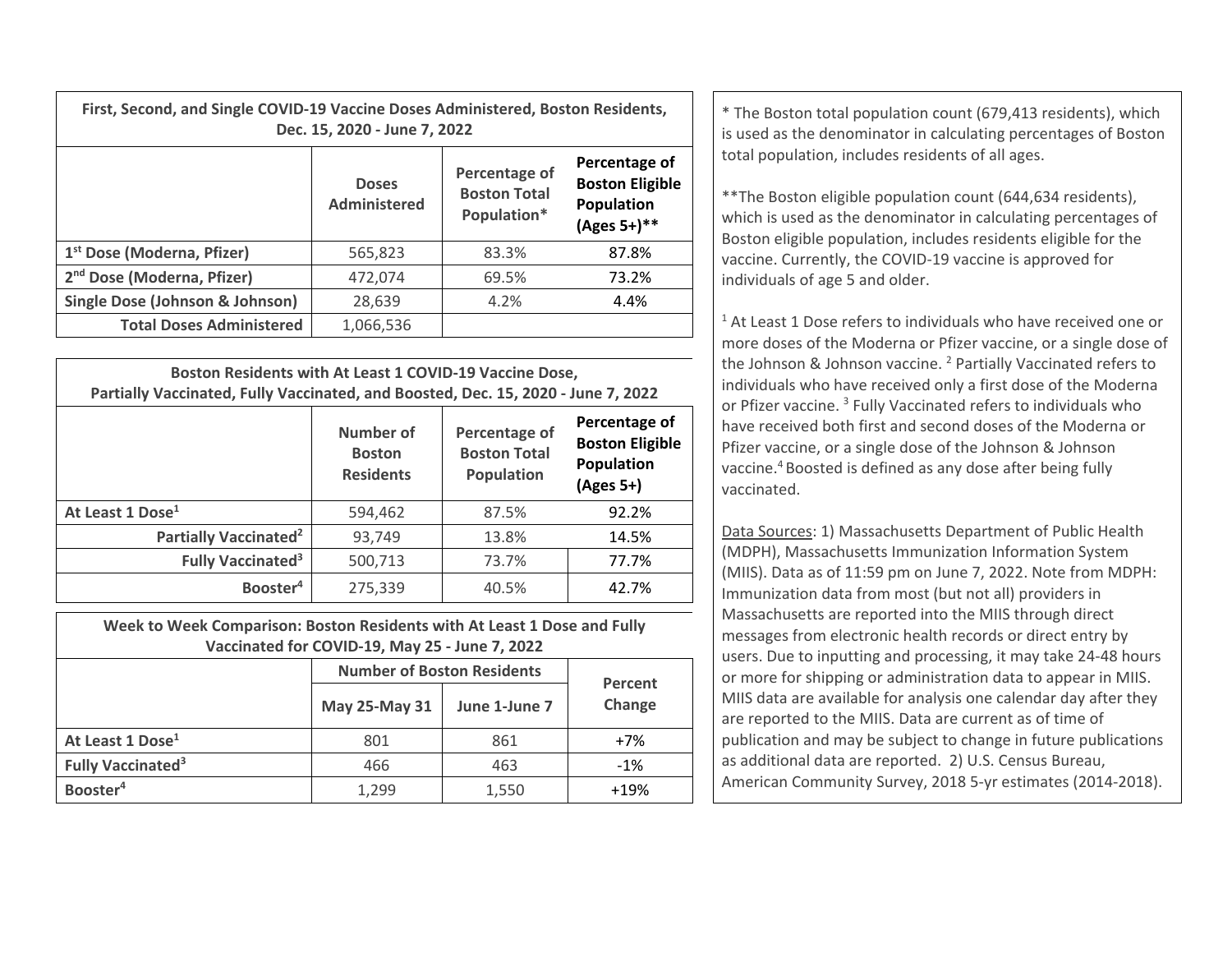

\* Total number of individuals receiving their initial dose in the 10‐week period.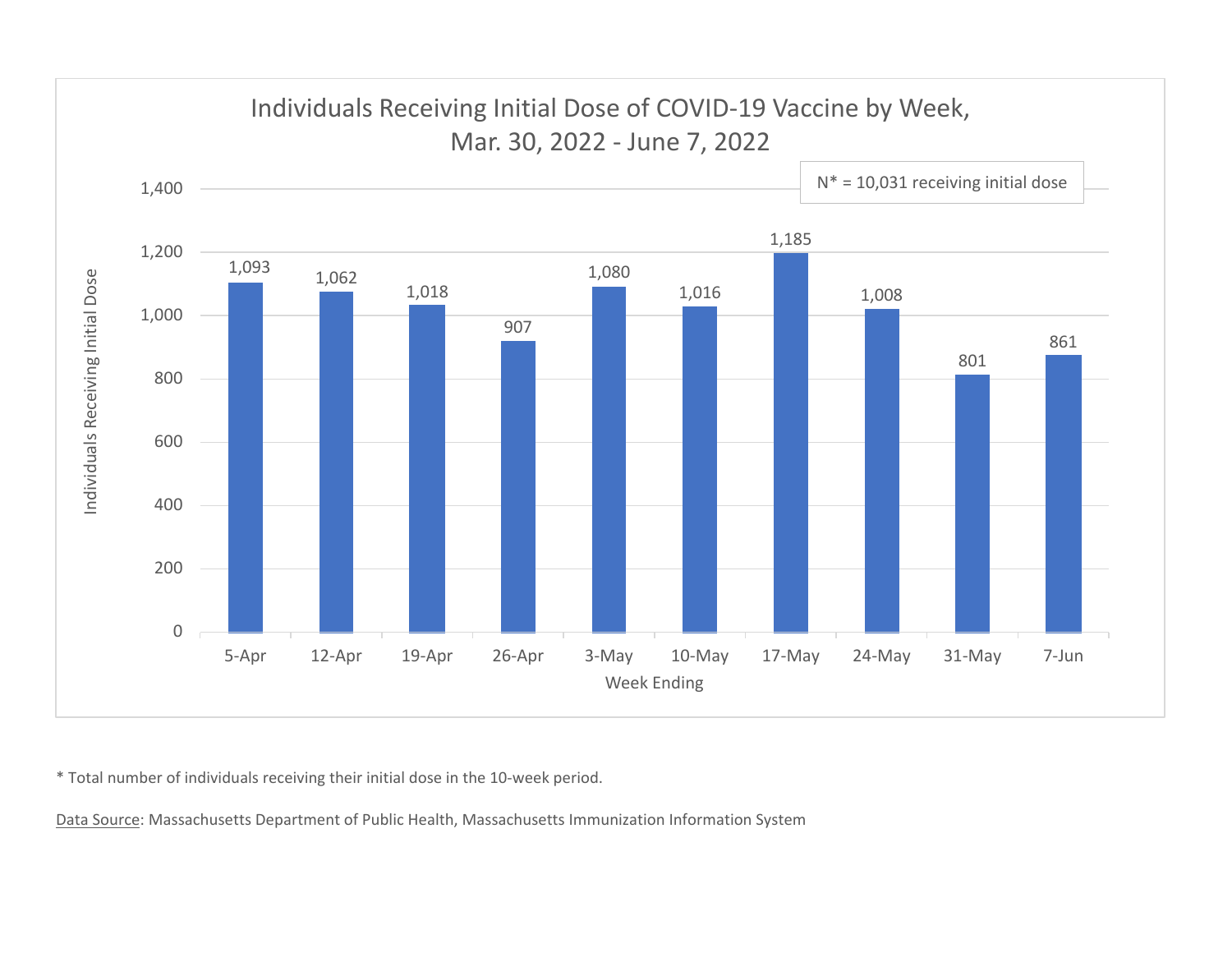

\* Total number of individuals receiving their final dose in the 10‐week period.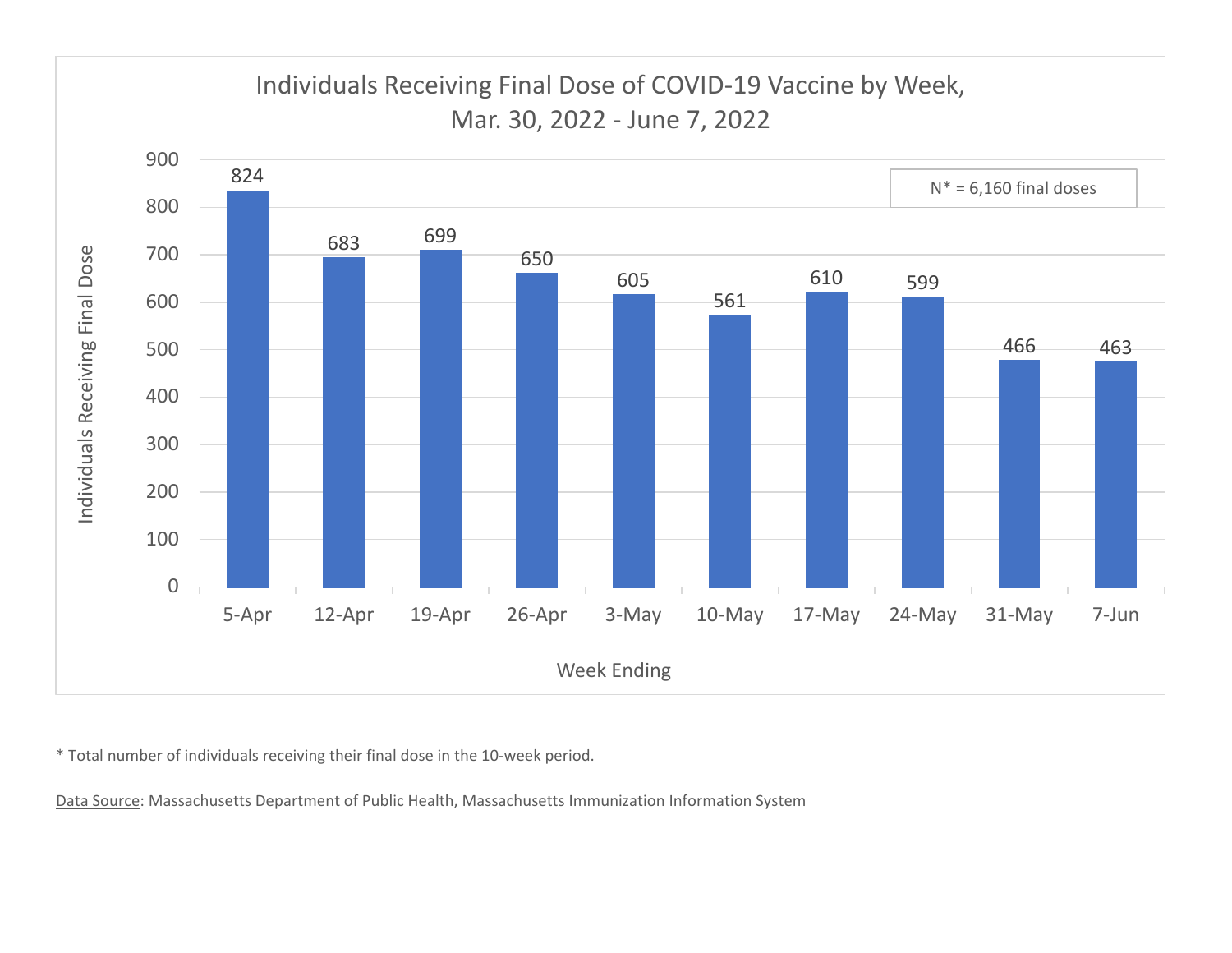

\* Total number of individuals receiving <sup>a</sup> booster dose in the 10‐week period.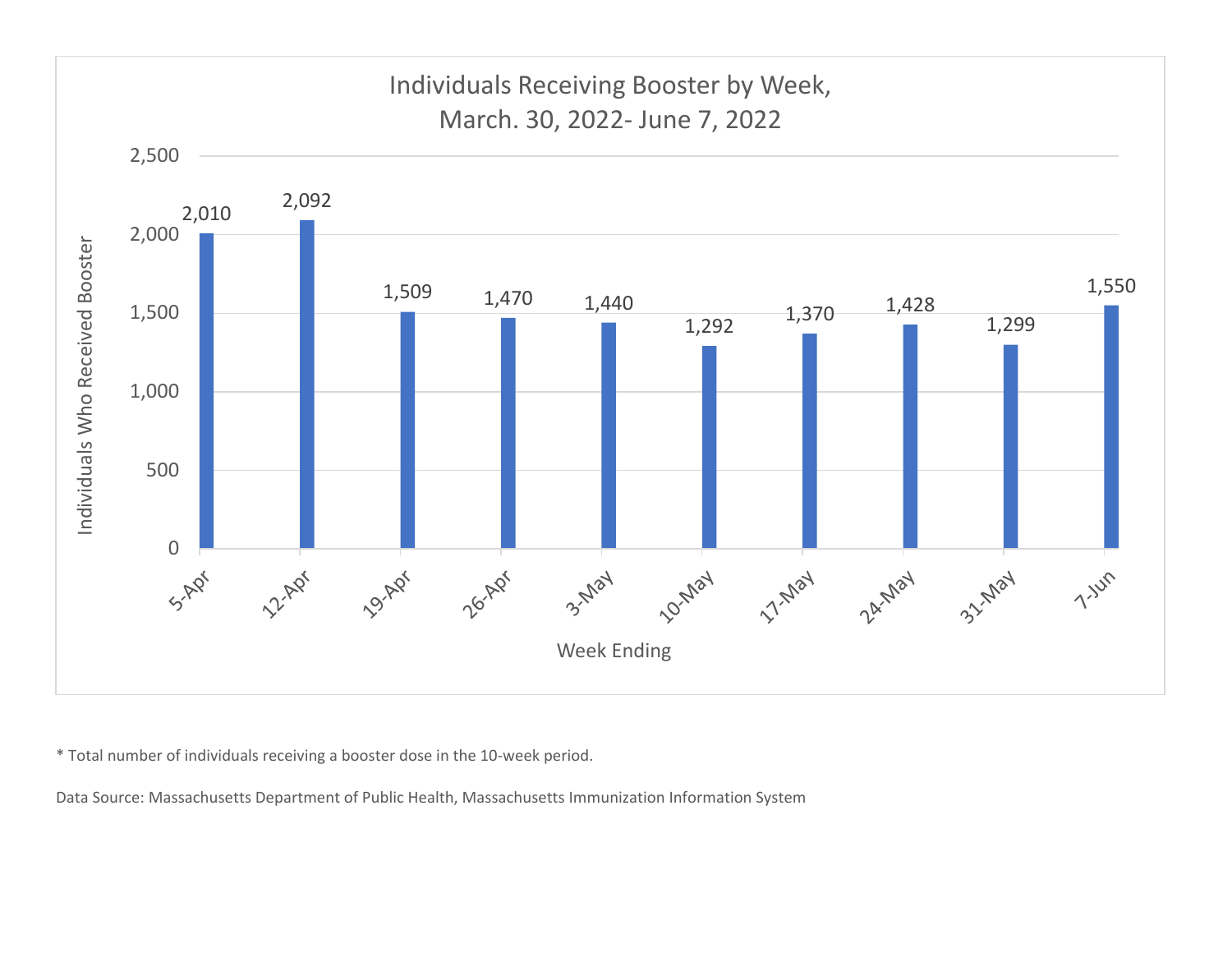

\* Varies from Total N of Individuals with At Least 1 Dose (594,462) due to missing age data for 9 individuals.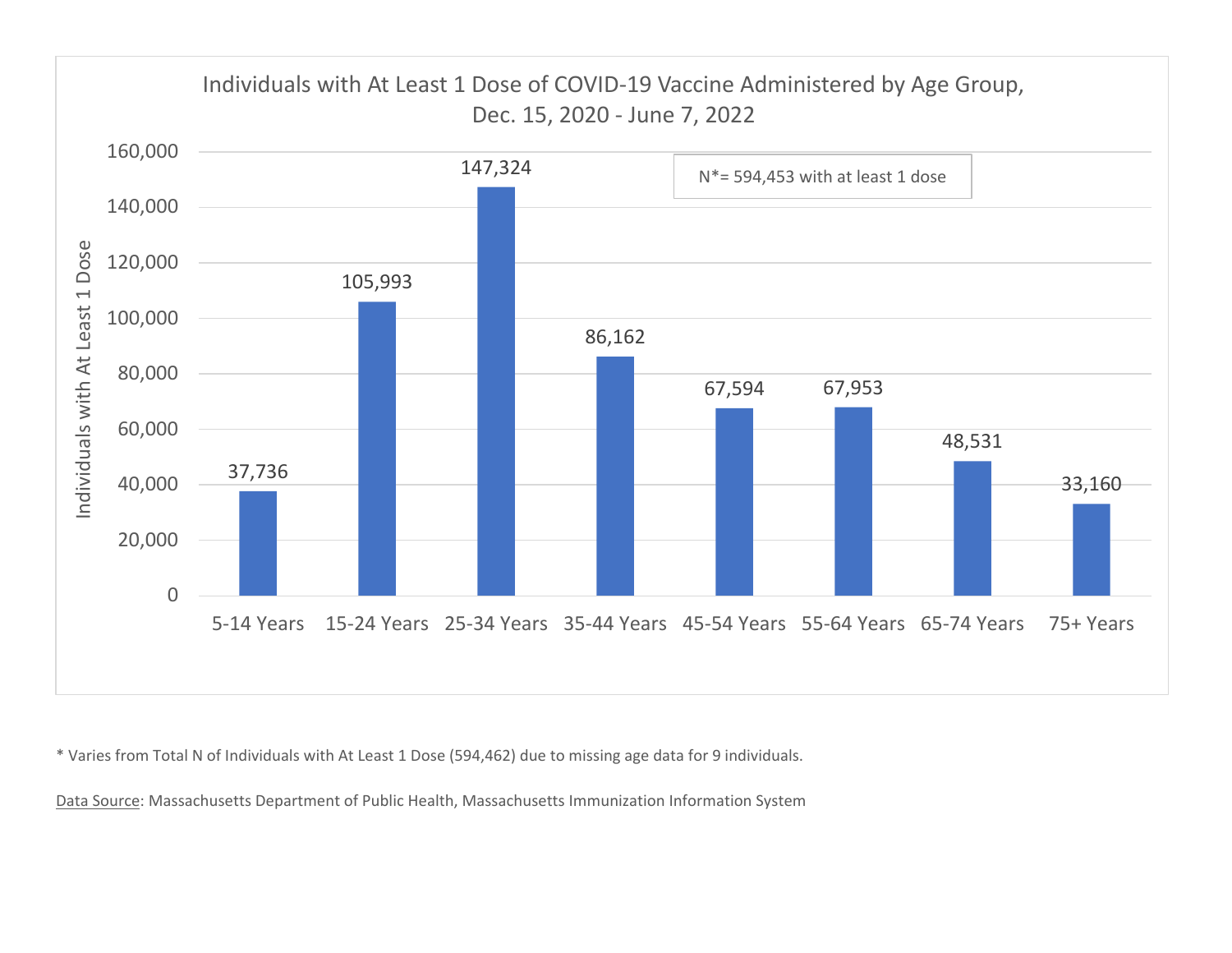

\* Varies from Total N of Individuals with At Least 1 Dose (594,462) due to missing age data for 9 individuals.

In accordance with CDC practices, BPHC has capped the percent of population coverage metrics at 99.9%. These metrics could be greater than 99.9% for multiple reasons, including census denominator data not including all individuals that currently reside in the county (e.g., part time residents) or potential data reporting errors. Estimates may change as new data are made available.

Percentage of overall Boston population with at least 1 dose <sup>=</sup> 87.5%.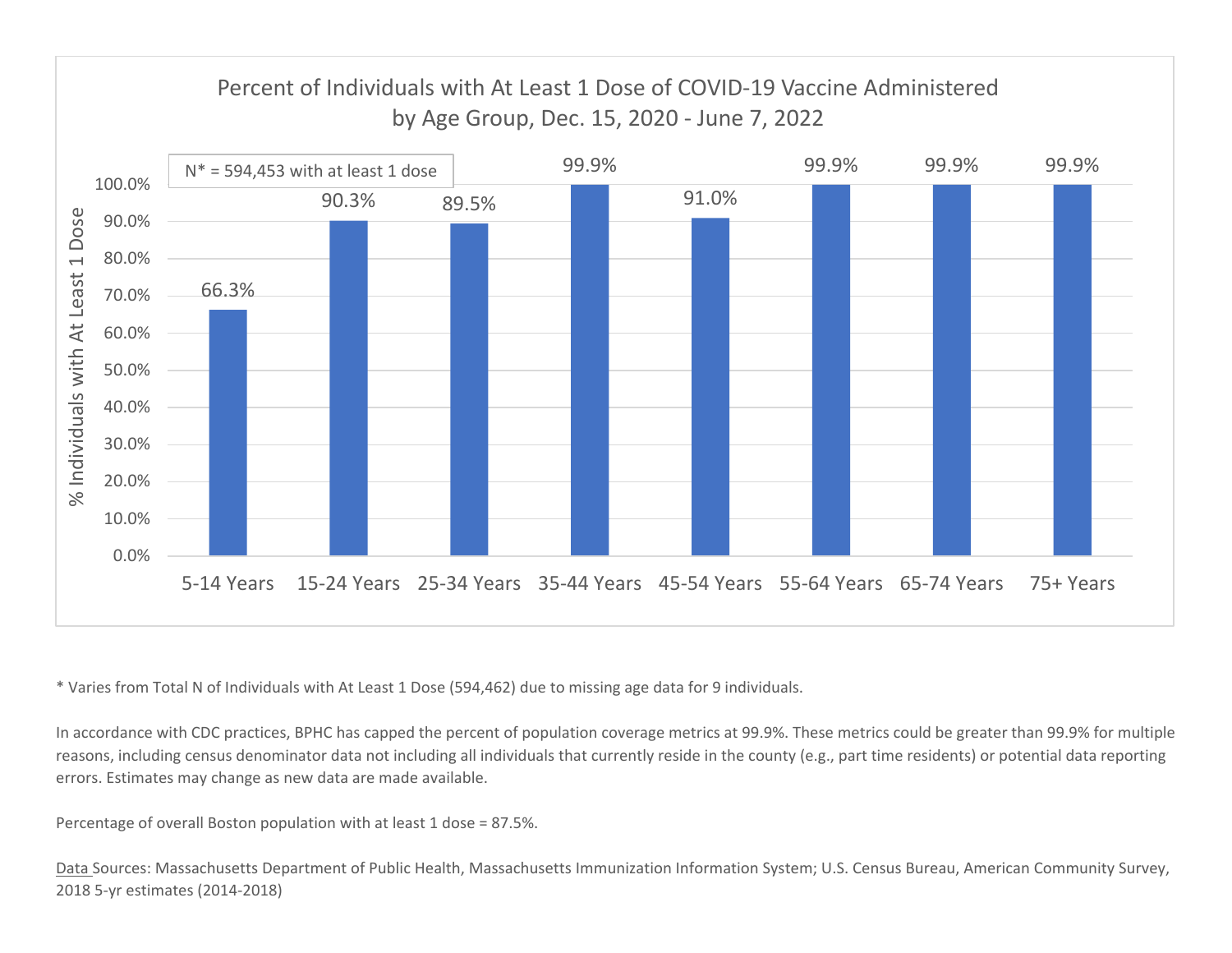

\* Varies from Total N of Fully Vaccinated Individuals (500,713) due to missing age data for 3 individuals.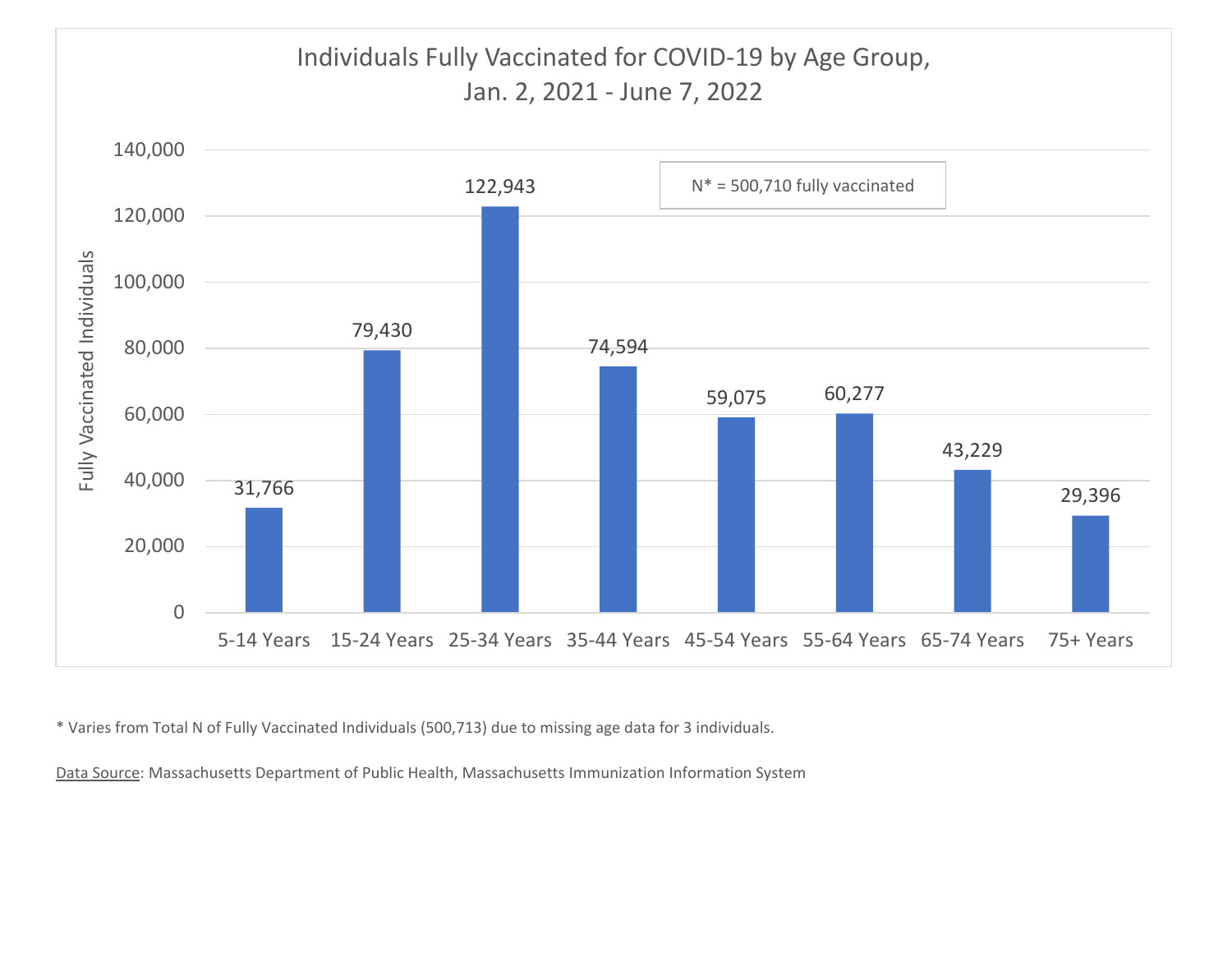

\* Varies from Total N of Fully Vaccinated Individuals (500,713) due to missing age data for 3 individuals.

Percentage of overall Boston population fully vaccinated <sup>=</sup> 73.7%.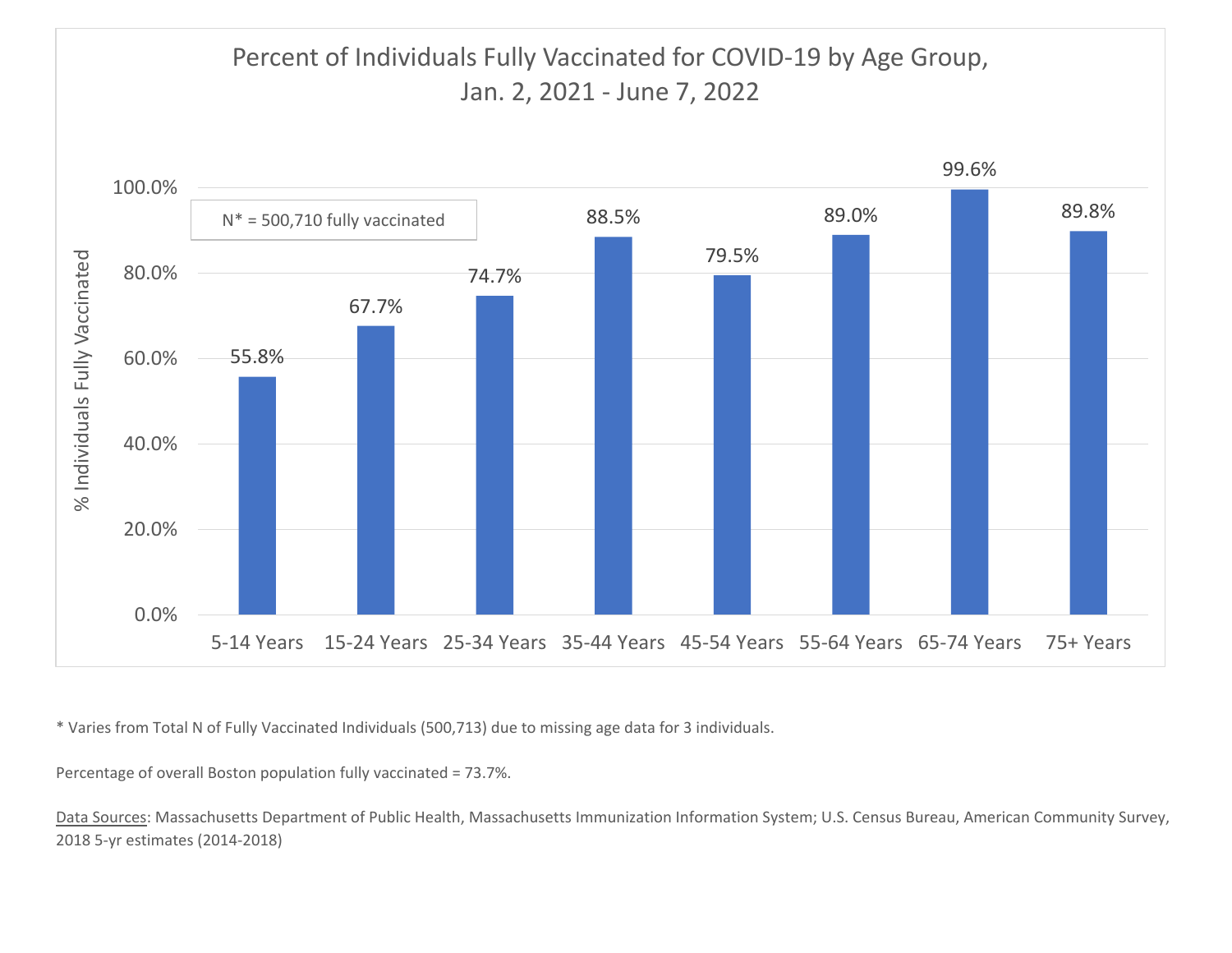

Asian/PI <sup>=</sup> Asian, Native Hawaiian, and Pacific Islander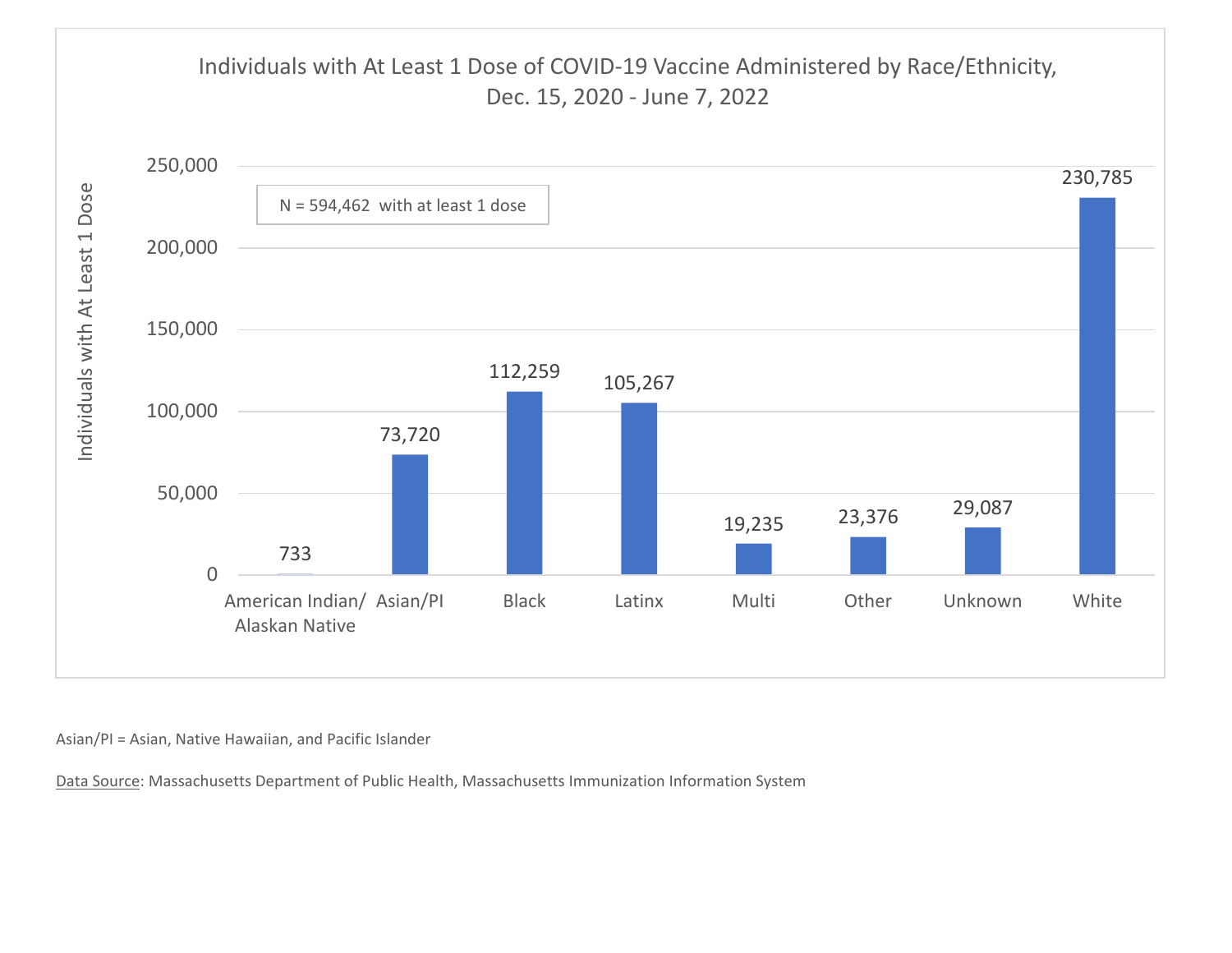

Asian/PI <sup>=</sup> Asian, Native Hawaiian, and Pacific Islander

\* Varies from Total N of Individuals with At Least 1 Dose (594,462) because data for residents who identify as Multiracial, Other, or Unknown are not included in this chart due to lack of comparable population data.

Percentage of overall Boston population with at least 1 dose <sup>=</sup> 87.5%.

In accordance with CDC practices, BPHC has capped the percent of population coverage metrics at 99.9%. These metrics could be greater than 99.9% for multiple reasons, including census denominator data not including all individuals that currently reside in the county (e.g., part time residents) or potential data reporting errors. Estimates may change as new data are made available.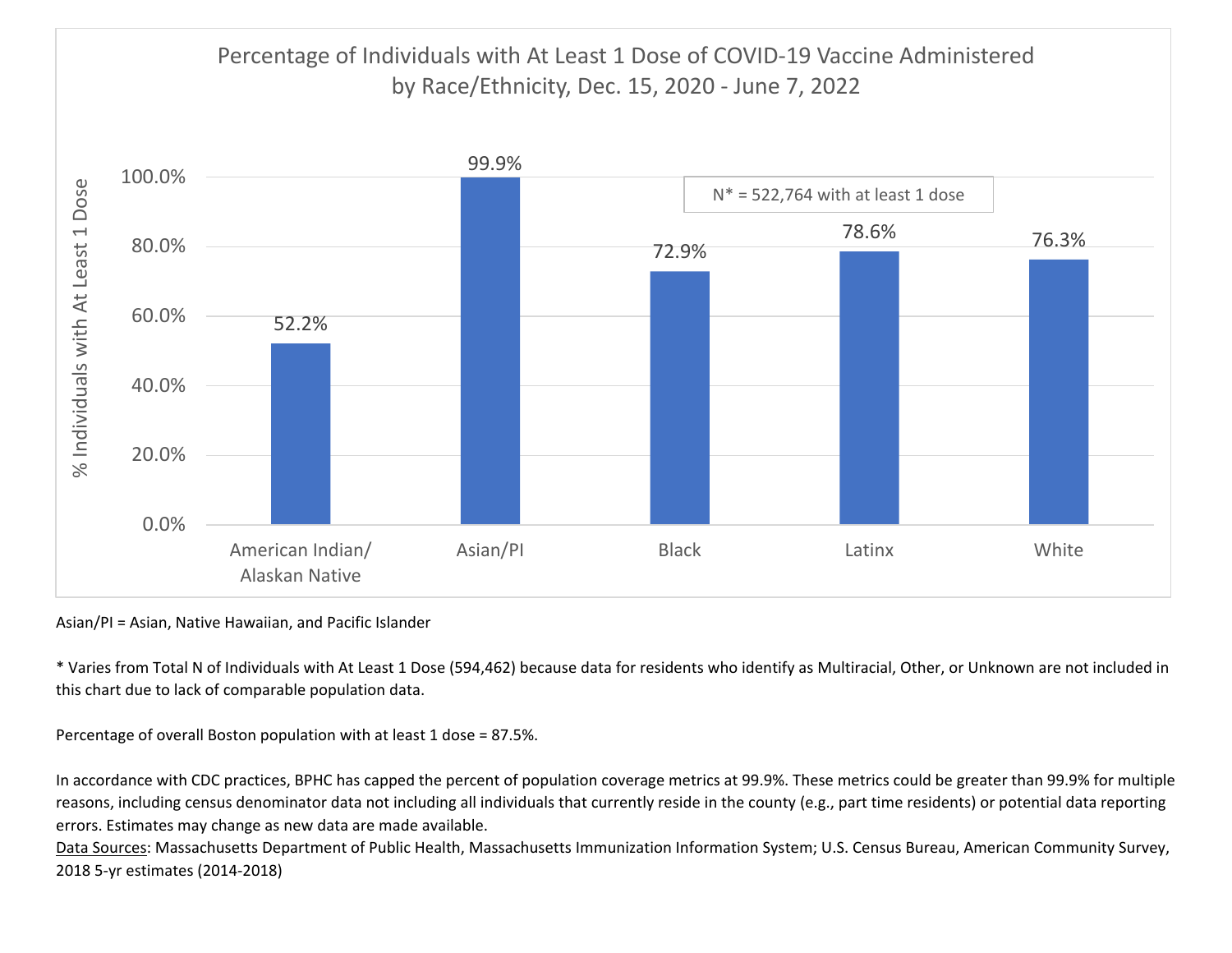# Individuals Fully Vaccinated for COVID‐19 by Race/Ethnicity, Jan. 2, 2021 ‐ June 7, 2022



Asian/PI <sup>=</sup> Asian, Native Hawaiian, and Pacific Islander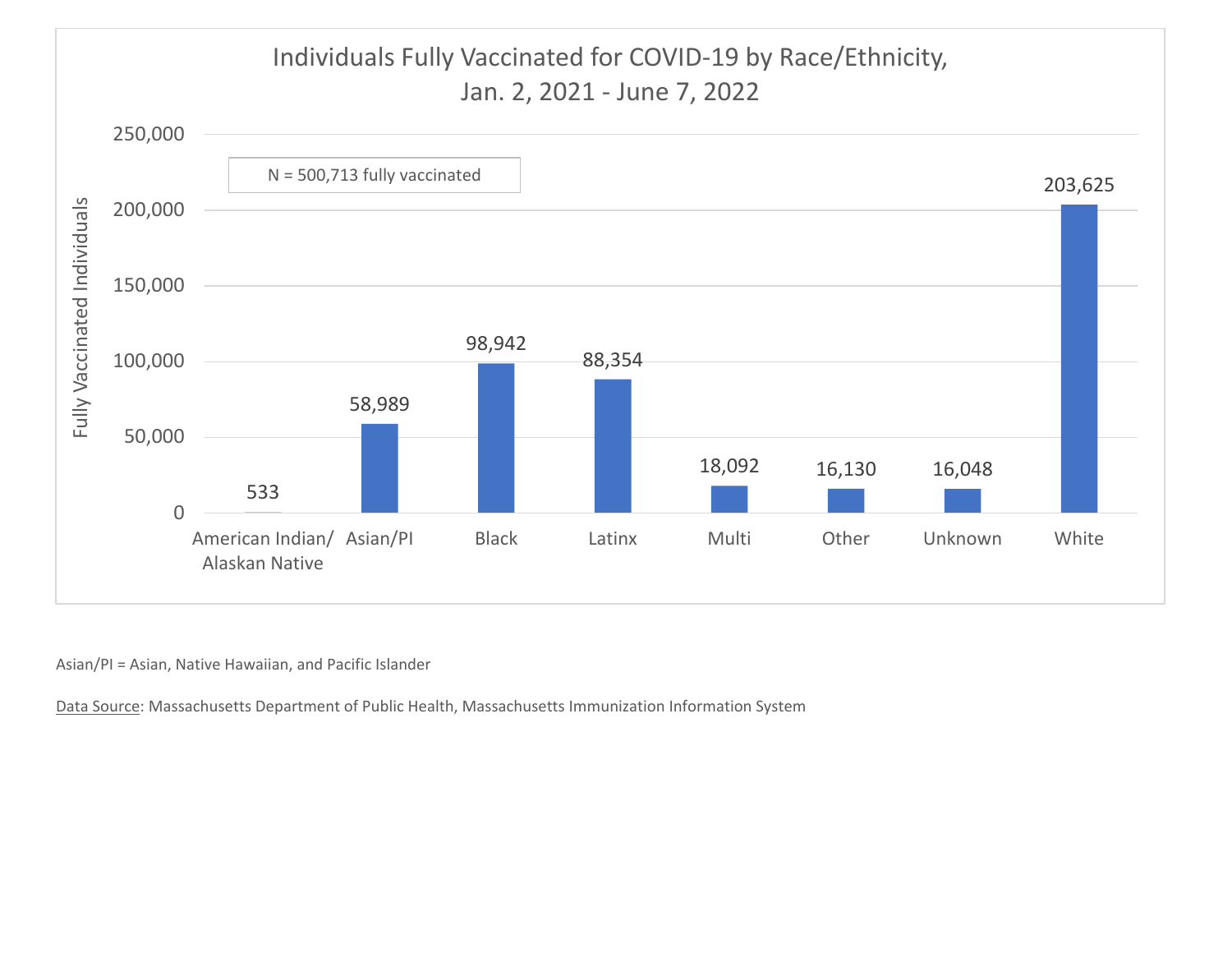# Percentage of Individuals Fully Vaccinated for COVID‐19 by Race/Ethnicity, Jan. 2, 2021 ‐ June 7, 2022



#### Asian/PI <sup>=</sup> Asian, Native Hawaiian, and Pacific Islander

\* Varies from Total N of Fully Vaccinated Individuals (500,713) because data for residents who identify as Multiracial, Other, or Unknown are not included in this chart due to lack of comparable population data.

Percentage of overall Boston population fully vaccinated <sup>=</sup> 73.7%.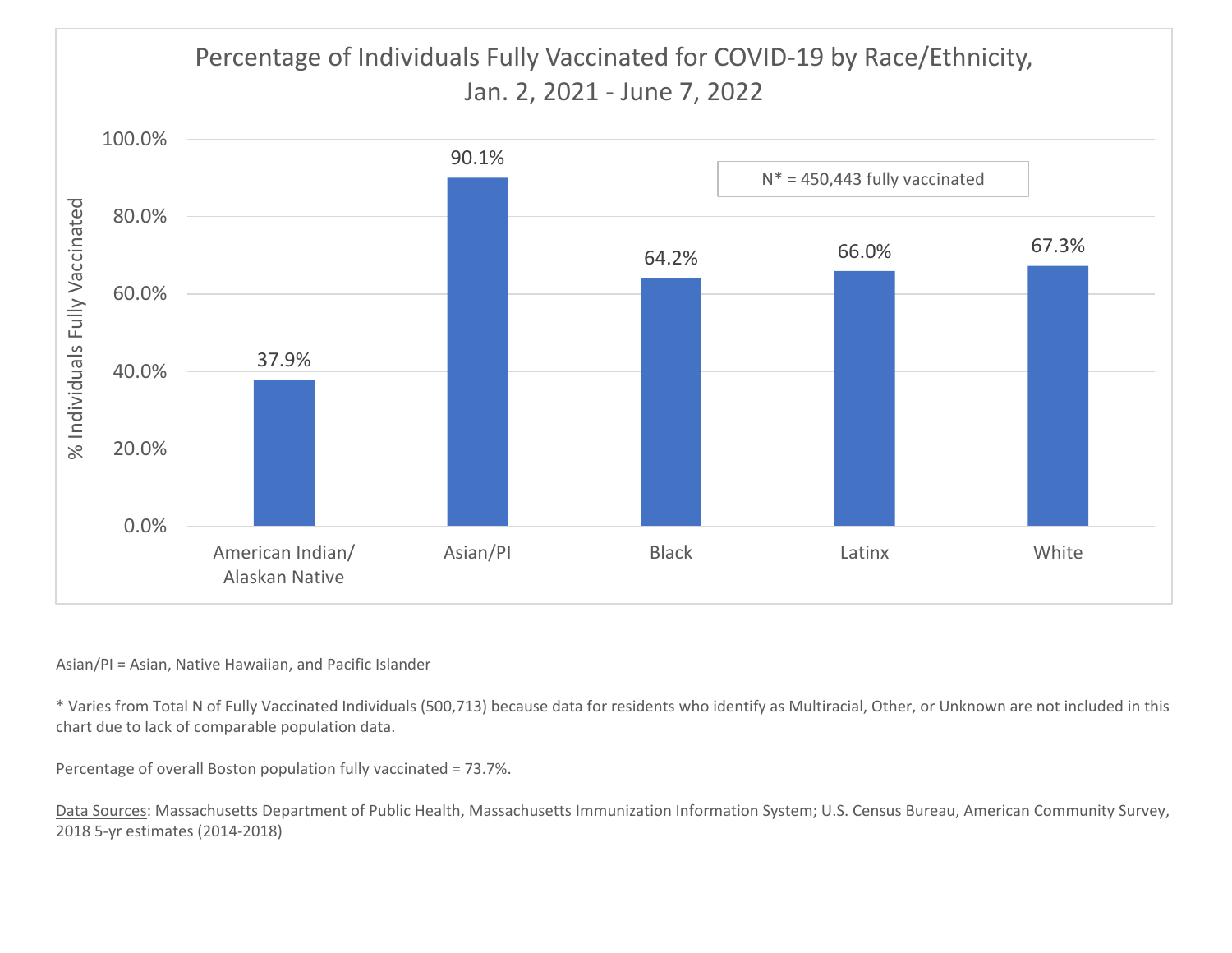

Asian/PI <sup>=</sup> Asian, Native Hawaiian, and Pacific Islander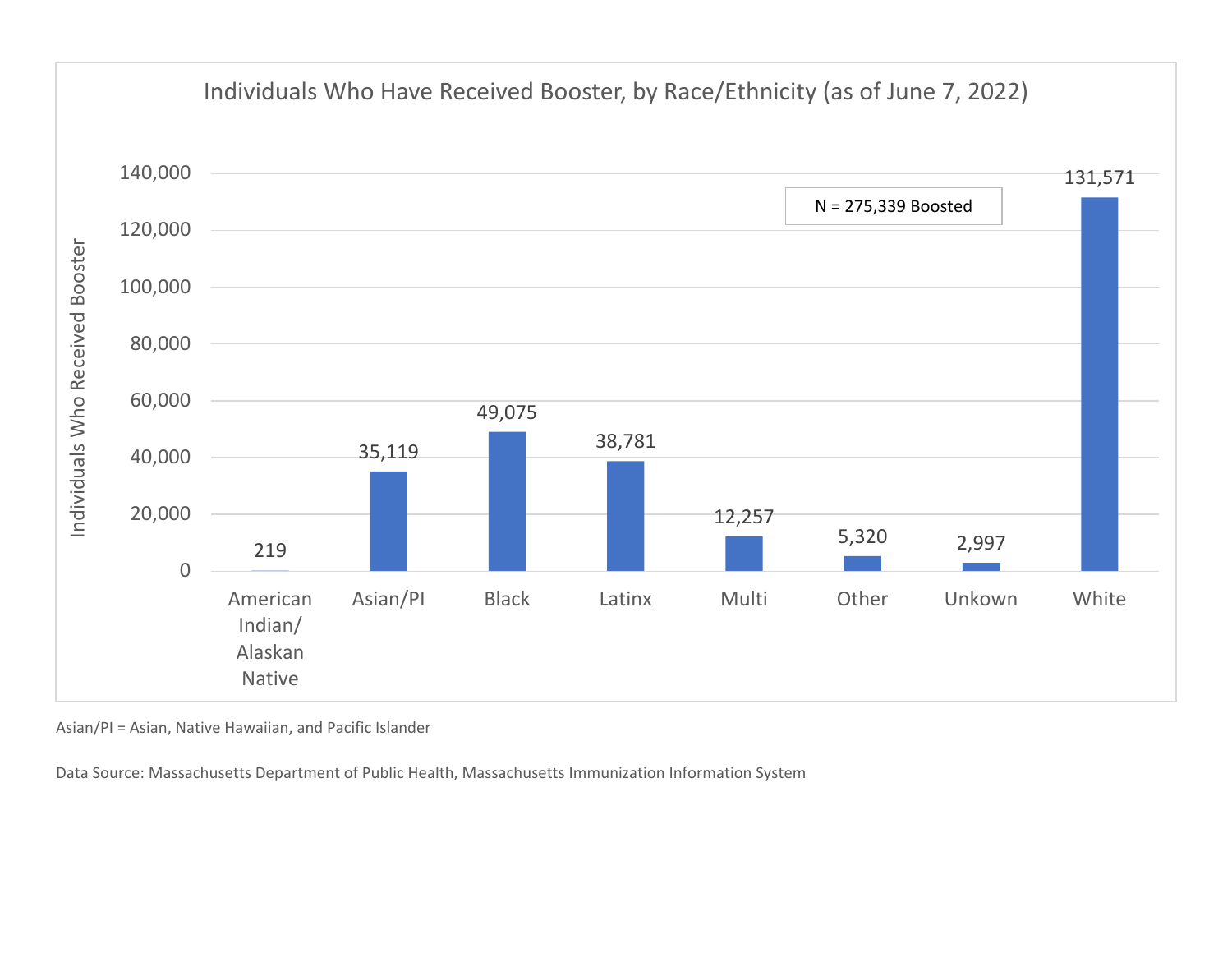# Percentage of Individuals Who Have Received Booster, by Race/Ethnicity (as of June 7, 2022)



Asian/PI <sup>=</sup> Asian, Native Hawaiian, and Pacific Islander

\* Varies from Total N of boosted Individuals (275,339) because data for residents who identify as Multiracial, Other, or Unknown are not included in this chart due to lack of comparable population data.

Percentage of overall Boston population boosted <sup>=</sup> 40.5%.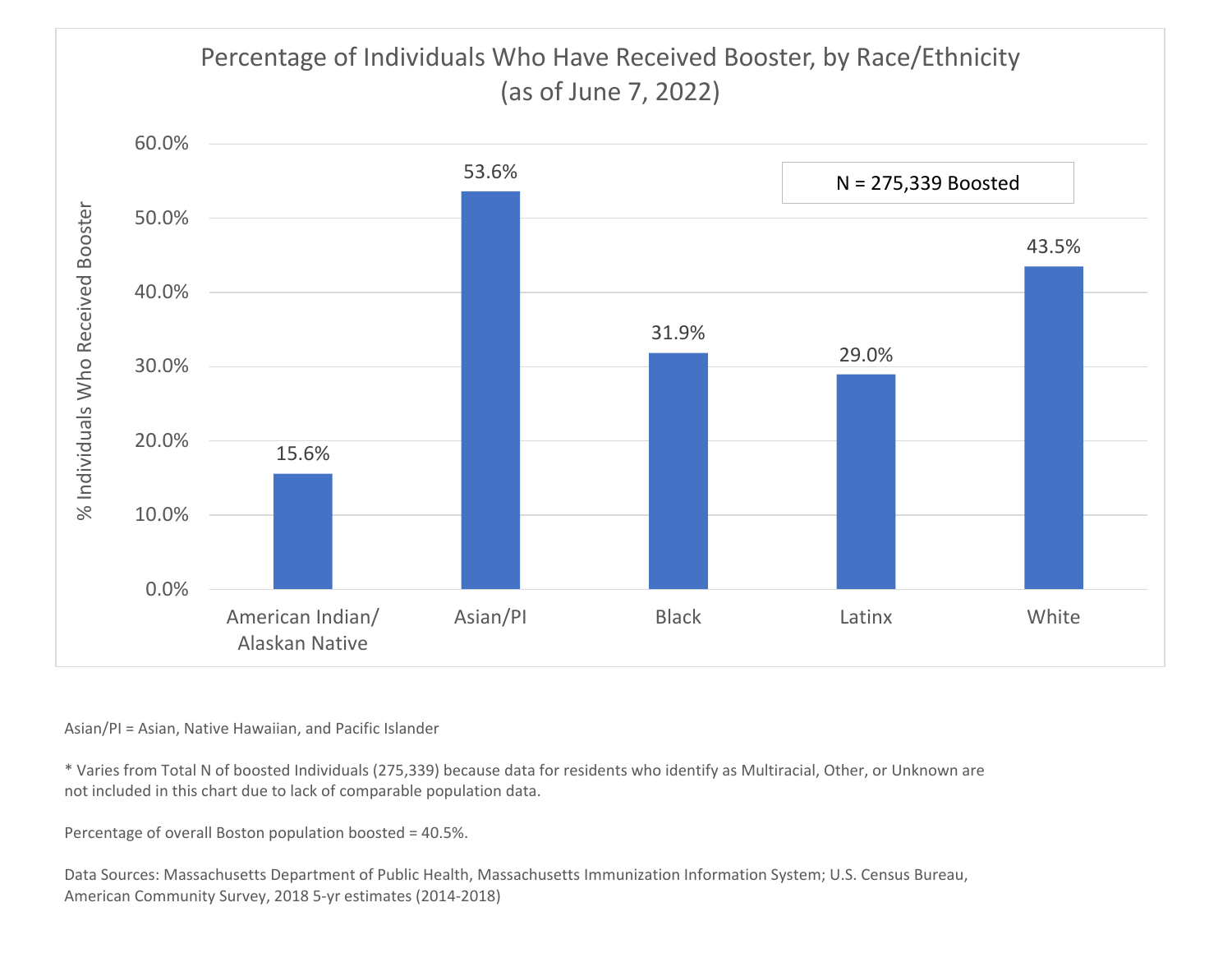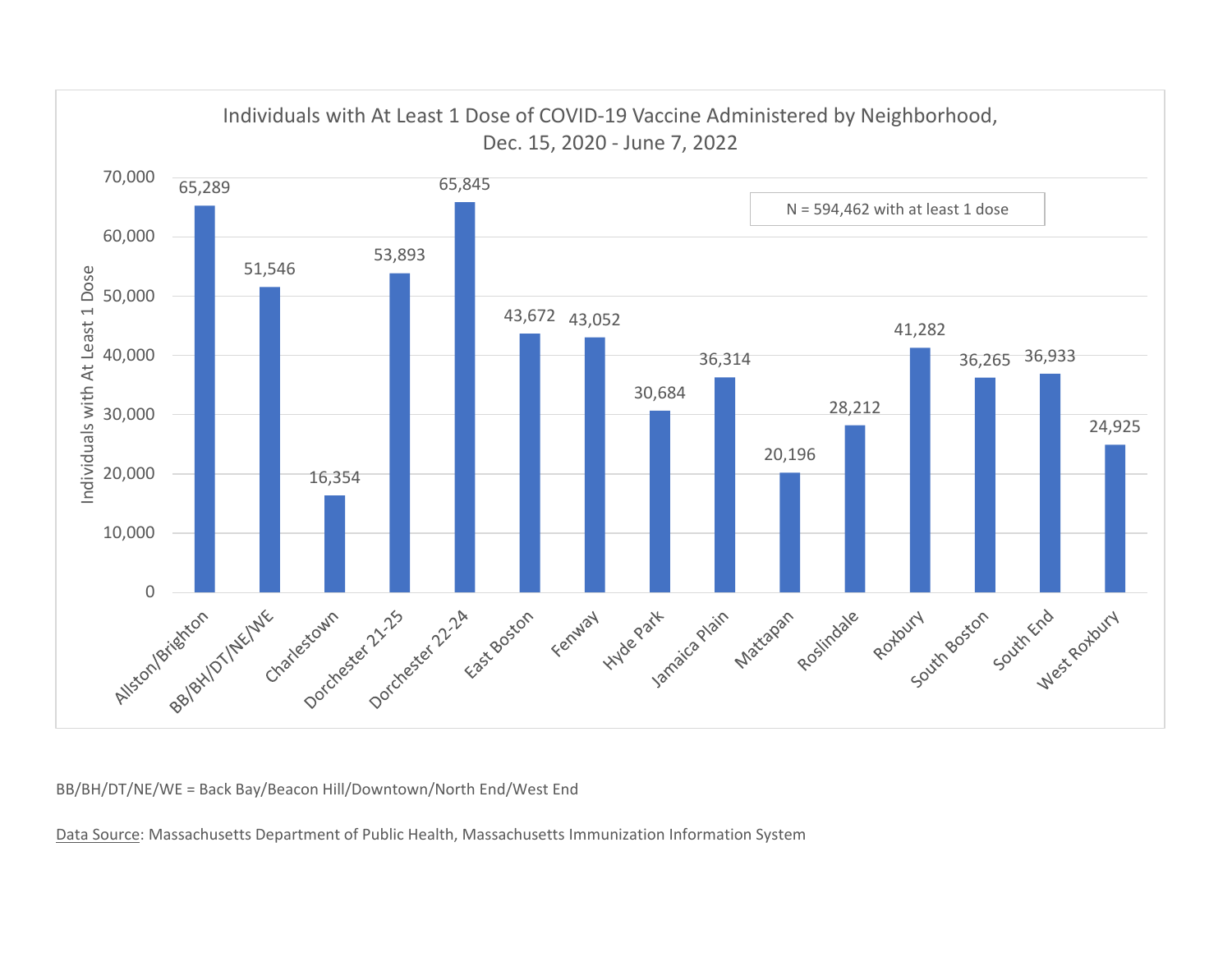

Percentage of overall Boston population with at least 1 dose <sup>=</sup> 87.5%.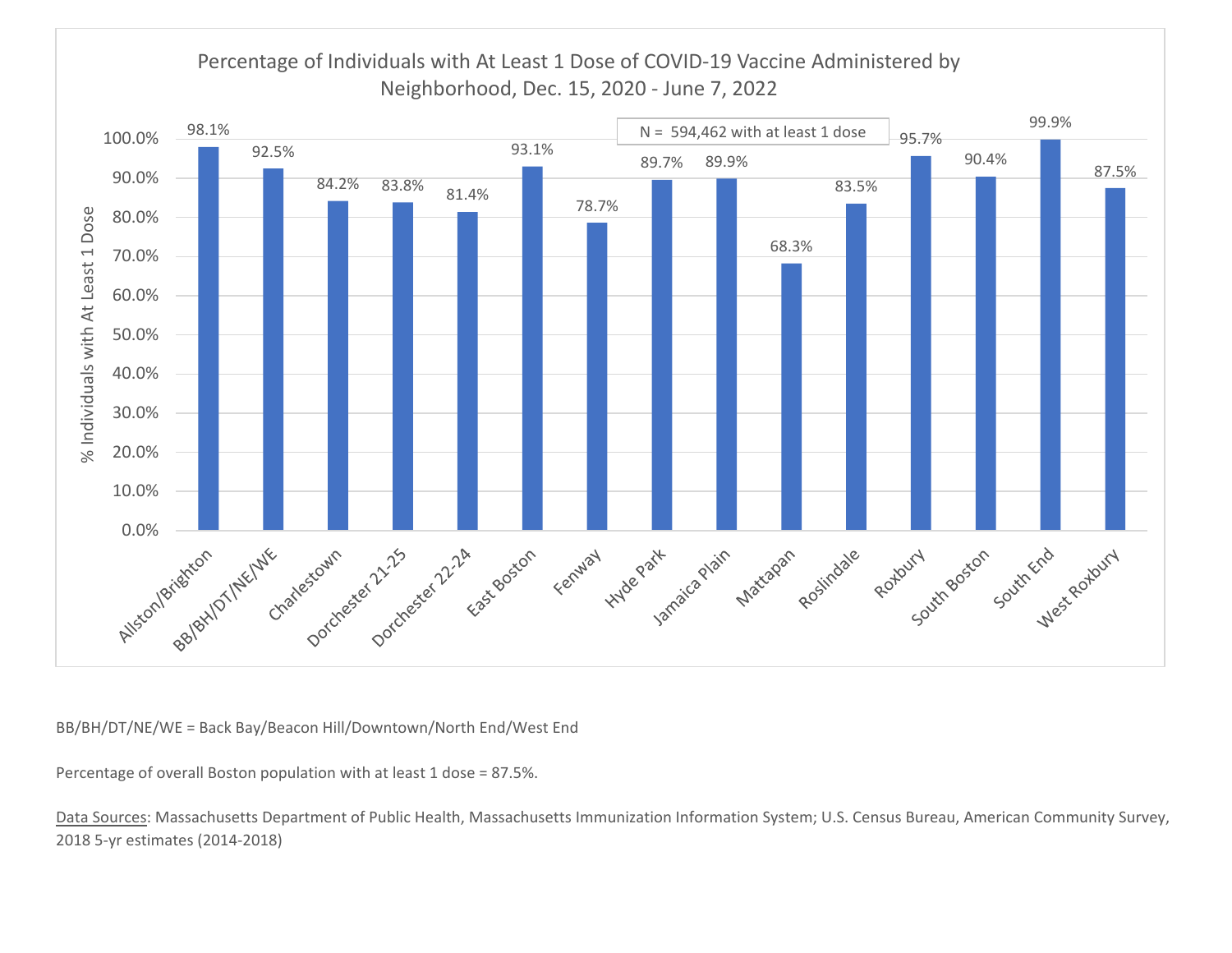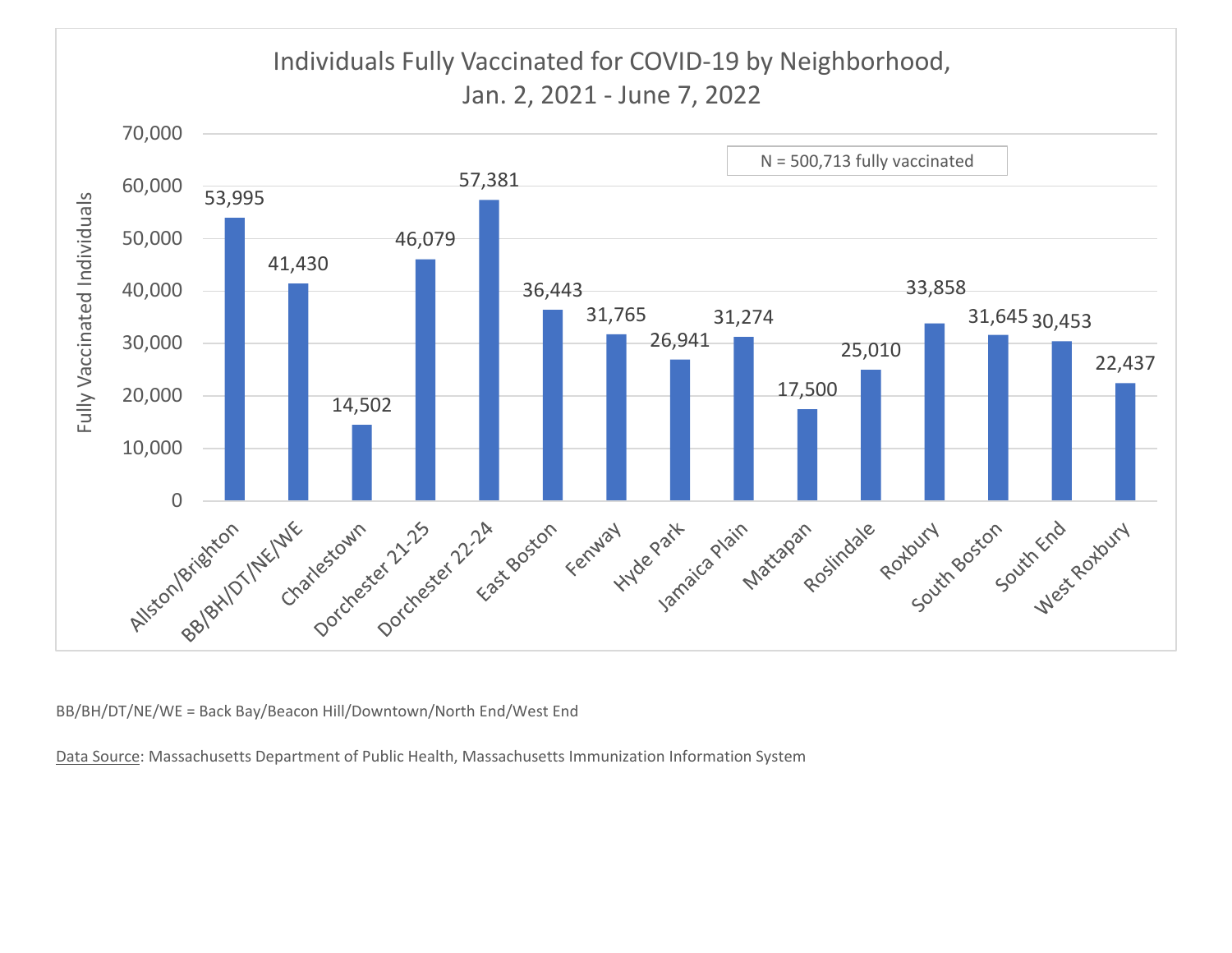### Percentage of Individuals Fully Vaccinated for COVID‐19 by Neighborhood, Jan. 2, 2021 ‐ June 7, 2022



BB/BH/DT/NE/WE <sup>=</sup> Back Bay/Beacon Hill/Downtown/North End/West End

Percentage of overall Boston population fully vaccinated <sup>=</sup> 73.7%.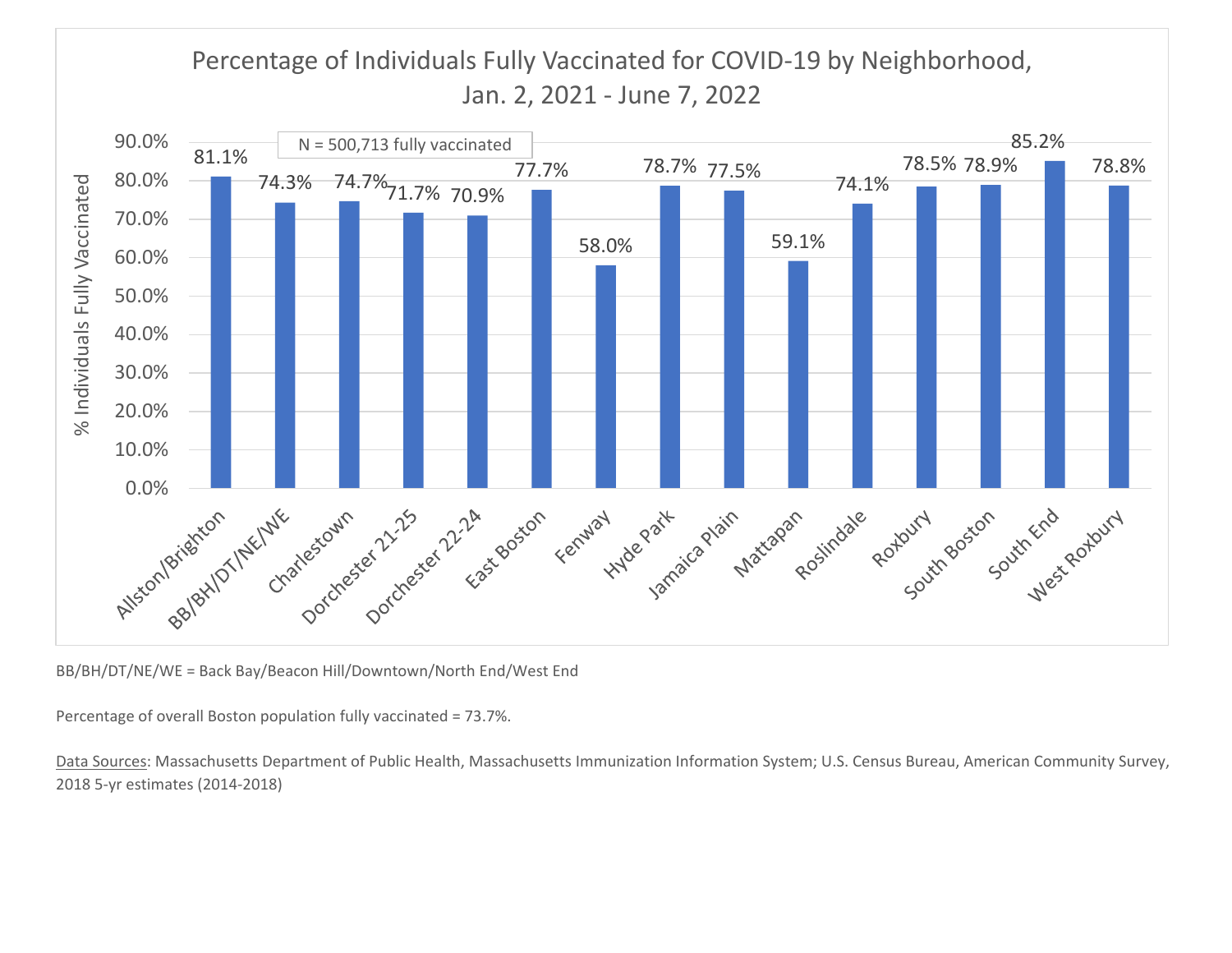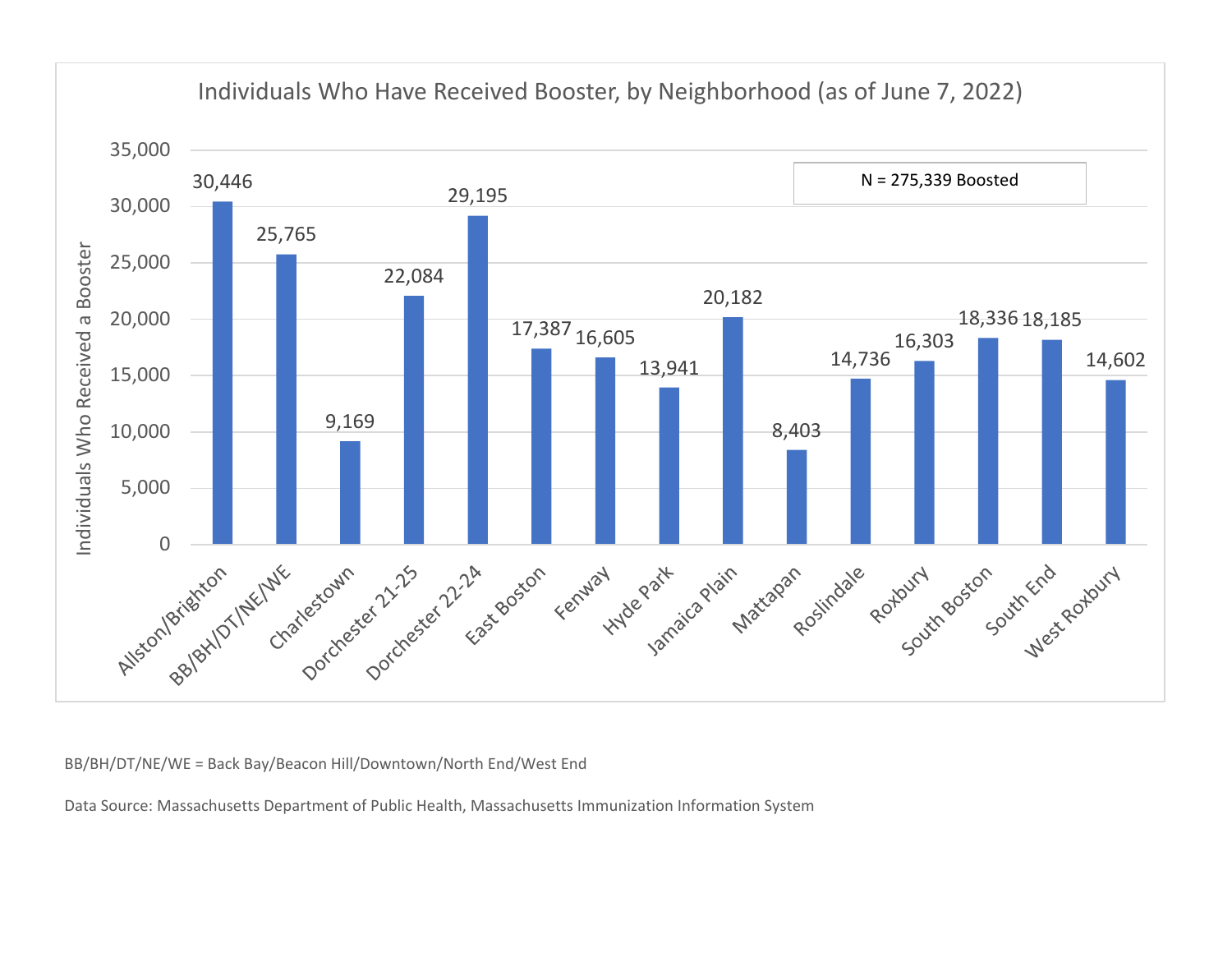

BB/BH/DT/NE/WE <sup>=</sup> Back Bay/Beacon Hill/Downtown/North End/West End

Percentage of overall Boston population boosted <sup>=</sup> 40.1%.